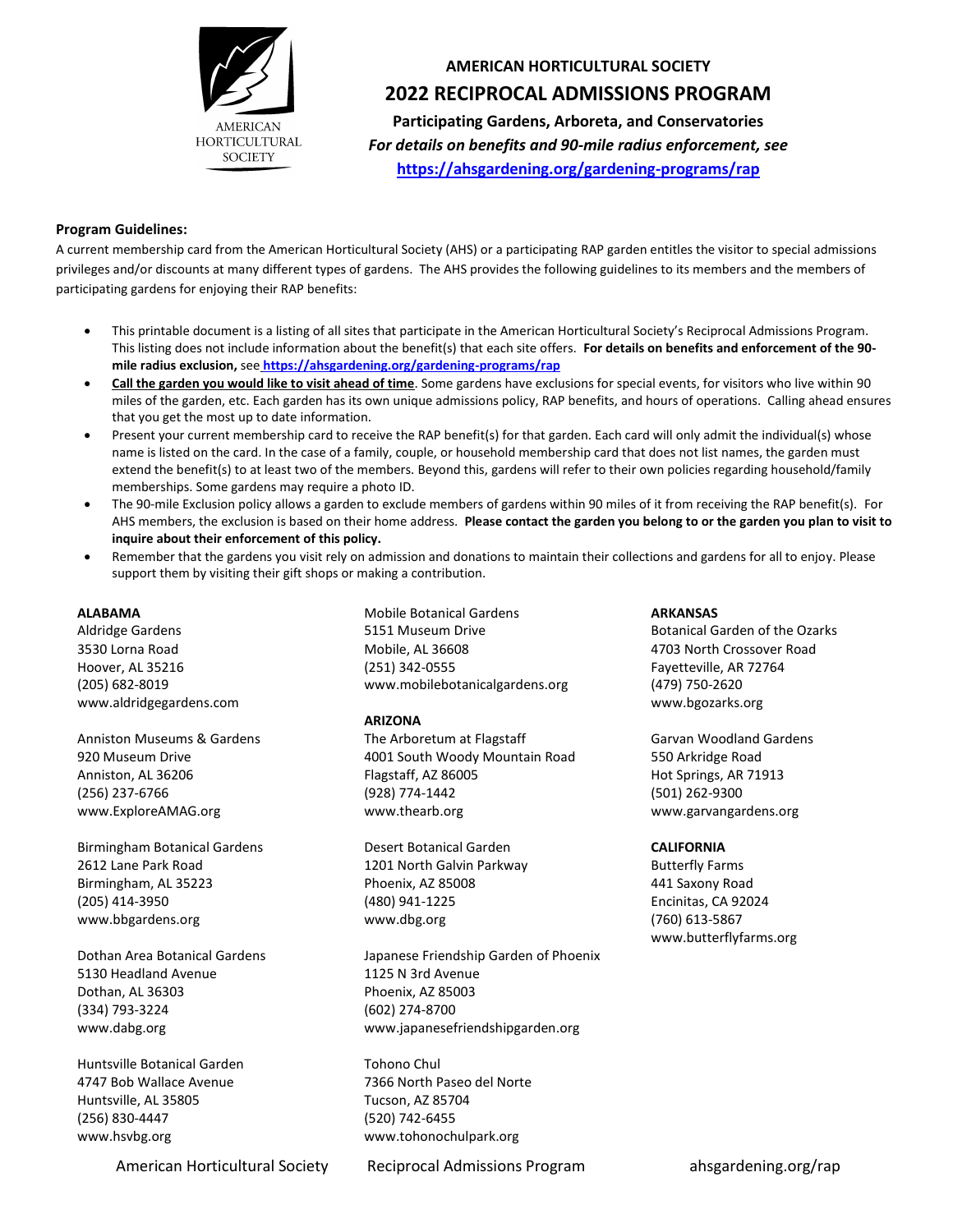

Casa del Herrero 1387 East Valley Road Santa Barbara, CA 93108 (805) 565-5653 www.casadelherrero.com \*Visits by reservation only\*

Casa Romantica Cultural Center and Gardens 415 Avenida Granada San Clemente, CA 92672 (949) 498-2139 www.casaromantica.org

Children's Storybook Garden & Museum 175 East Tenth Street Hanford, CA 93230 (559) 341-4845 www.childrensstorybookgarden.org

Conejo Valley Botanic Garden 400 West Gainsborough Road Thousand Oaks, CA 91360 (805) 494-7630 www.conejogarden.org

Conservatory of Flowers 100 John F. Kennedy Drive San Francisco, CA 94118 (415) 831-2090 www.conservatoryofflowers.org

Earl Burns Miller Japanese Garden Earl Warren Drive Long Beach, CA 90815 (562) 985-8885 www.csulb.edu/~jgarden

Fullerton Arboretum 1900 Associated Road Fullerton, CA 92831 (657) 278-3407 www.fullertonarboretum.org

# **AMERICAN HORTICULTURAL SOCIETY**

## **2022 RECIPROCAL ADMISSIONS PROGRAM**

**Participating Gardens, Arboreta, and Conservatories** *For details on benefits and 90-mile radius enforcement, see <https://ahsgardening.org/gardening-programs/rap>*

Gamble Garden 1431 Waverley Street Palo Alto, CA 94301 (650) 329-1356 www.gamblegarden.org

The Gardens at Heather Farm 1540 Marchbanks Drive Walnut Creek, CA 94598 (925) 947-1678 www.gardenshf.org

Humboldt Botanical Garden 7707 Tompkins Hill Road Eureka, CA 95502 (707) 442-5139 www.hbgf.org

Japanese Friendship Garden 2215 Pan American Road East San Diego, CA 92101 (619) 232-2721 www.niwa.org

Los Angeles County Arboretum & Botanic Garden 301 North Baldwin Avenue Arcadia, CA 91007 (626) 821-3222 www.arboretum.org

Mendocino Coast Botanical Gardens 18220 North Highway One Fort Bragg, CA 95437 (707) 964-4352 www.gardenbythesea.org

Quarryhill Botanical Garden 12841 Sonoma Highway Glen Ellen, CA 95442 (707) 996-3166 www.quarryhillbg.org

Rancho Los Alamitos Historic Ranch & Gardens 6400 E Bixby Hill Road Long Beach, CA 90815 (562) 431-3541 rancholosalamitos.com

American Horticultural Society **Reciprocal Admissions Program** ahsgardening.org/rap

Regional Parks Botanic Garden South Park Drive & Wildcat Canyon Road Berkeley, CA 94708 (510)5443169 www.nativeplants.org

The Ruth Bancroft Garden 1552 Bancroft Road Walnut Creek, CA 94598 (925) 944-9352 www.ruthbancroftgarden.org

San Diego Botanic Garden 230 Quail Gardens Drive Encinitas, CA 92024 (760) 436-3036 www.sdbgarden.org

San Francisco Botanical Garden at Strybing Arboretum 1199 9th Avenue San Francisco, CA 94122 (415) 661-1316 www.sfbg.org

San Francisco Japanese Tea Garden 75 Hagiwara Tea Garden Drive San Francisco, CA 94118 (415) 831-2090 www.sfjapaneseteagarden.org/

San Luis Obispo Botanical Garden 3450 Dairy Creek Road San Luis Obispo, CA 93405 (805) 541-1400 www.slobg.org

Santa Barbara Botanic Garden 1212 Mission Canyon Road Santa Barbara, CA 93105 (805) 682-4726 www.sbbg.org

Sherman Library & Gardens 2647 East Pacific Coast Highway Corona del Mar, CA 92625 (949) 673-2261 www.slgardens.org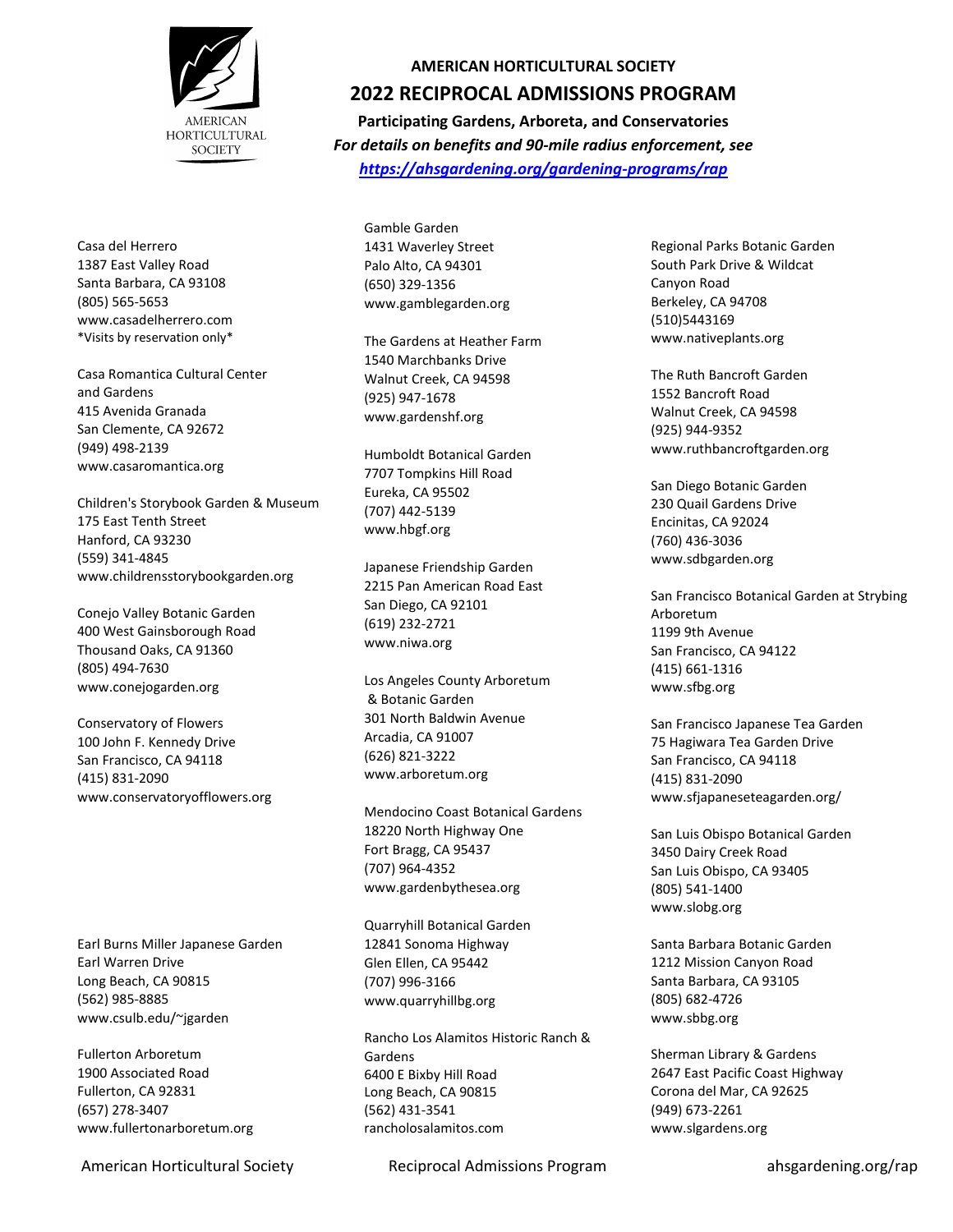

## **AMERICAN HORTICULTURAL SOCIETY**

# **2022 RECIPROCAL ADMISSIONS PROGRAM**

**Participating Gardens, Arboreta, and Conservatories** *For details on benefits and 90-mile radius enforcement, see <https://ahsgardening.org/gardening-programs/rap>*

Water Conservation Garden 12122 Cuyamaca College Drive West El Cajon, CA 92019 (619) 660-0614 www.thegarden.org

#### **COLORADO**

Betty Ford Alpine Gardens 522 South Frontage Road E. Vail, CO 81657 (970) 476-0103 www.bettyfordalpinegardens.org

Denver Botanic Gardens 909 York Street Denver, CO 80206 (720) 865-3500 www.botanicgardens.org

Durango Botanic Gardens 1900 East Third Ave., Along the River Trail Durango, CO 81301 (970) 880-4841 www.durangobotanicgardens.org

The Gardens on Spring Creek 2145 Centre Avenue Fort Collins, CO 80526 (970) 416-2486 www.fcgov.com/gardens

The Hudson Gardens and Event Center 6115 South Santa Fe Drive Littleton, CO 80120 (303) 797-8565 www.hudsongardens.org

Western Colorado Botanical Gardens 641 Struthers Avenue Grand Junction, CO 81501 (970) 245-9030 www.westerncoloradobotanicalgardens.org

Yampa River Botanic Park 1000 Pamela Lane Steamboat Springs, CO 80477 (970) 846-5172 www.yrbp.org

#### **CONNECTICUT**

Bartlett Arboretum and Gardens 151 Brookdale Road Stamford, CT 06903 (203) 322-6971 bartlettarboretum.org

Connecticut College Arboretum 270 Mohegan Avenue New London, CT 06320 (860) 439-5020 arboretum.conncoll.edu

Greenwich Botanical Center 130 Bible Street Cos Cob, CT 06807 (203) 869-9242 greenwichbotanicalcenter.org/

Hollister House Garden 300 Nettleton Hollow Road Washington, CT 06793 (860) 868-2200 www.hollisterhousegarden.org

New Britain Youth Museum & Hungerford Nature Center 191 Farmington Avenue Kensington, CT 06037 (860) 827-9064 www.newbritainyouthmuseum.org

### **DELAWARE**

The Delaware Center for Horticulture 1810 North Dupont Street Wilmington, DE 19806 (302) 658-6262 www.thedch.org

University of Delaware Botanic Gardens 531 South College Avenue Newark, DE 19716 (302) 831-0153 www.ag.udel.edu/udbg/

Winterthur Museum, Garden & Library 5105 Kennett Pike Winterthur, DE 19735 (302) 888-4600 www.winterthur.org

Turtle Bay Exploration Park's McConnell Arboretum and Botanical Gardens 1155 Arboretum Drive Redding, CA 96003 (530) 243-8850 www.turtlebay.org

UC Davis Arboretum and Public Garden One Shields Avenue Davis, CA 95616 (530) 752-4880 www.arboretum.ucdavis.edu

UCLA Mildred E. Mathias Botanical Garden 707 Tiverton Drive Los Angeles, CA 90095 (310) 825-1260 www.botgarden.ucla.edu

UC Riverside Botanic Gardens 1 Botanic Gardens Drive Riverside, CA 92521 (951) 784-6962 www.gardens.ucr.edu

The UC Santa Cruz Arboretum & Botanic Garden 1156 High Street Santa Cruz, CA 95064 (831) 502-2998 www.arboretum.ucsc.edu

University of California Botanical Garden at Berkeley 200 Centennial Drive Berkeley, CA 94720 (510) 643-2755 http://botanicalgarden.berkeley.edu

Ventura Botanical Gardens, Inc. Grant Park 567 South Poli Street Ventura, CA 93006 (805) 232-3113 venturabotanicalgardens.com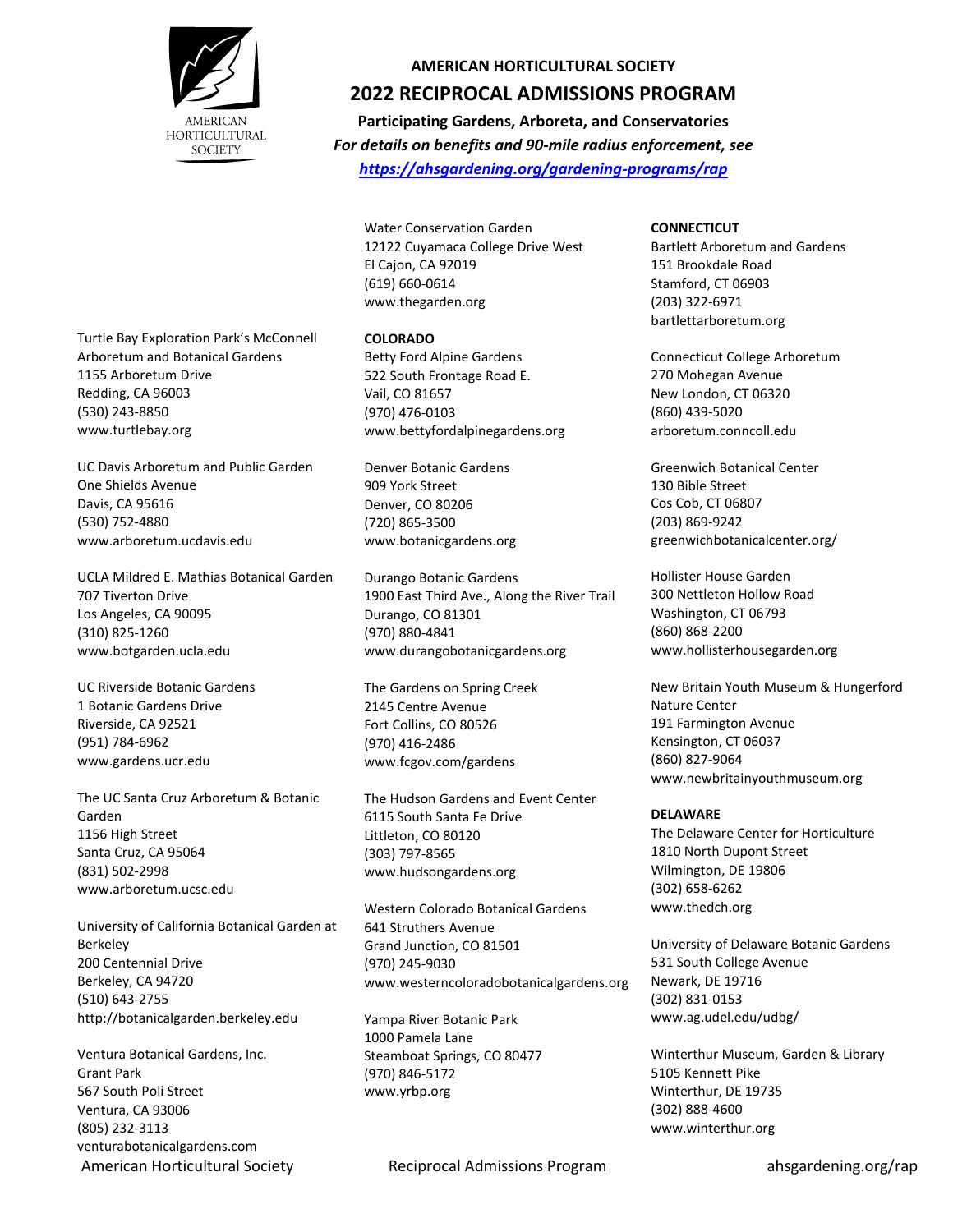

### **DISTRICT OF COLUMBIA**

Hillwood Estate, Museum & Gardens 4155 Linnean Avenue, NW Washington, DC 20008 (202) 686-5807 www.hillwoodmuseum.org

Tudor Place Historic House & Garden 1644 31st Street, NW Washington, DC 20007 (202) 965-0400 www.tudorplace.org

United States Botanic Garden 100 Maryland Avenue, SW Washington, DC 20001 (202) 225-8333 www.usbg.gov

United States National Arboretum and National Bonsai and Penjing Museum 3501 New York Avenue, NE Washington, DC 20002 (202) 245-4523 www.fona.org

### **FLORIDA**

Albin Polasek Museum and Sculpture Gardens 633 Osceola Avenue Winter Park, FL 32789 (407) 647-6294 www.polasek.org

The American Orchid Society at Fairchild Tropical Botanic Garden 10901 Old Cutler Road Coral Gables, FL 33156 (305) 740-2010 www.fairchildgarden.org/

Bok Tower Gardens 1151 Tower Boulevard Lake Wales, FL 33853 (863) 676-1408 www.boktowergardens.org

## **AMERICAN HORTICULTURAL SOCIETY**

# **2022 RECIPROCAL ADMISSIONS PROGRAM**

**Participating Gardens, Arboreta, and Conservatories** *For details on benefits and 90-mile radius enforcement, see <https://ahsgardening.org/gardening-programs/rap>*

Botanical Gardens at Sanibel Moorings Resort 845 East Gulf Drive Sanibel, FL 33957 (239) 472-4119 www.sanibelmoorings.com

The Cummer Museum of Art & Gardens 829 Riverside Avenue Jacksonville, FL 32204 (904) 356-6857 www.cummermuseum.org

Edison & Ford Winter Estates 2350 McGregor Boulevard Fort Myers, FL 33901 (239) 334-7419 www.edisonfordwinterestates.org

Everglades Wonder Gardens 27180 Old 41 Road Bonita Springs, FL 34135 (239) 992-2591 http://evergladeswondergardens.com

Fairchild Tropical Botanic Garden 10901 Old Cutler Road Coral Gables, FL 33156 (305) 667-1651 www.fairchildgarden.org

Flamingo Gardens 3750 South Flamingo Road Davie, FL 33330 (954) 473-2955 www.flamingogardens.org

Florida Botanical Gardens 12520 Ulmerton Road Largo, FL 33774 (727) 582-2100 www.flbgfoundation.org

Goodwood Museum & Gardens 1600 Miccosukee Road Tallahassee, FL 32308 (850) 877-4202 www.goodwoodmuseum.org

Harry P. Leu Gardens 1920 North Forest Avenue Orlando, FL 32803 (407) 246-2620 www.leugardens.org

Heathcote Botanical Gardens 210 Savannah Road Fort Pierce, FL 34982 (772) 464-4672 www.heathcotebotanicalgardens.org

Jacksonville Arboretum & Gardens 1445 Millcoe Road Jacksonville, FL 32225 (904) 318-4342 www.jacksonvillearboretum.org

Marie Selby Botanical Gardens 1534 Mount Street Sarasota, FL 34236 (941) 366-5731 www.selby.org

Marie Selby Botanical Gardens – Historic Spanish Point campus 337 North Tamiami Trail Osprey, FL 34229 (941) 366-5731 www.selby.org

McKee Botanical Garden 350 U.S. Highway 1 Vero Beach, FL 32962 (772) 794-0601 www.mckeegarden.org

Mead Botanical Garden 1300 S Denning Drive Winter Park, FL 32789 (407) 622-6323 meadgarden.org

Miami Beach Botanical Garden 2000 Convention Center Drive Miami Beach, FL 33139 (305) 673-7256 www.mbgarden.org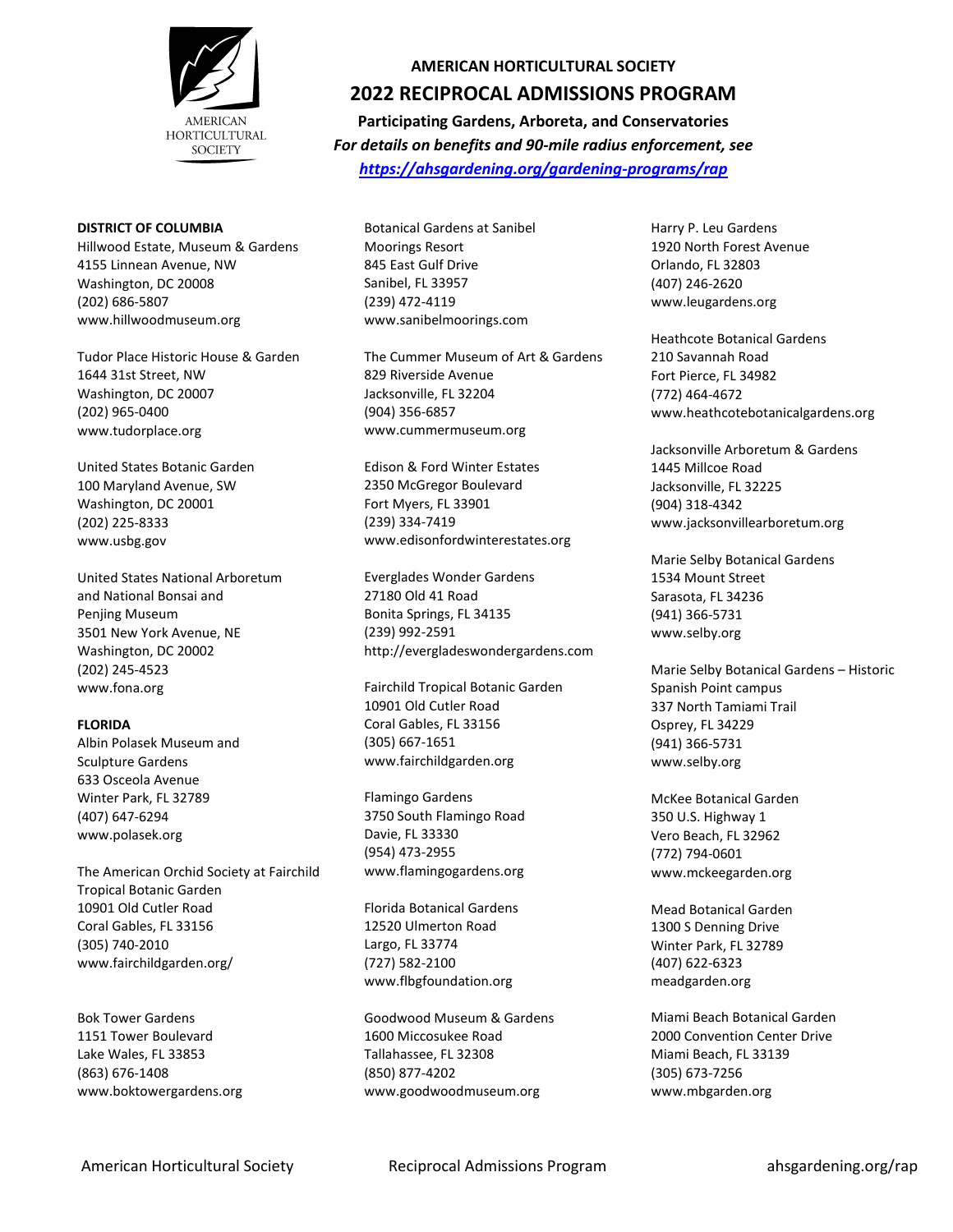

Mounts Botanical Garden of Palm Beach County 531 North Military Trail West Palm Beach, FL 33415 (561) 233-1757 www.mounts.org

Ormond Beach Memorial Art Museum and Gardens 78 East Granada Boulevard Ormond Beach, FL 32176 (386) 676-3347 www.ormondartmuseum.org

Peace River Botanical & Sculpture Garden 5800 Riverside Drive Punta Gorda, FL 33982 (941) 621-8299 www.peacerivergardens.org

Port St. Lucie Botanical Gardens 2410 SE Westmoreland Boulevard Port St. Lucie, FL 34952 (772) 337-1959 www.pslbotanicalgardens.org

Sunken Gardens 1825 Fourth Street North St. Petersburg, FL 33704 (727) 551-3102 www.sunkengardens.org

University of South Florida Botanical Gardens Pine and Alumni Drives Tampa, FL 33620 (813) 910-3274 www.cas.usf.edu/garden

#### **GEORGIA**

Atlanta Botanical Garden 1345 Piedmont Avenue, NE Atlanta, GA 30309 (404) 876-5859 www.atlantabg.org

Atlanta History Center 130 West Paces Ferry Road NW Atlanta, GA 30305 (404) 814-4000 www.atlantahistorycenter.com

## **AMERICAN HORTICULTURAL SOCIETY**

## **2022 RECIPROCAL ADMISSIONS PROGRAM**

**Participating Gardens, Arboreta, and Conservatories** *For details on benefits and 90-mile radius enforcement, see <https://ahsgardening.org/gardening-programs/rap>*

Botanic Garden at Georgia Southern University 1503 Bland Avenue Statesboro, GA 30458 (912) 478-1149 www[.georgiasouthern.edu/garden](http://georgiasouthern.edu/garden/)

Coastal Georgia Botanical Gardens 2 Canebrake Road Savannah, GA 31419 (912) 921-5460 coastal.uga.edu

Columbus Botanical Garden 3603 Weems Road Columbus, GA 31909 (706) 327-8400 www.columbusbotanicalgarden.org

Lockerly Arboretum 1534 Irwinton Road Milledgeville, GA 31061 (478) 452-2112 www.lockerly.org

Massee Lane Gardens 100 Massee Lane Fort Valley, GA 31030 (478) 967-2358 www.americancamellias.org

Smith-Gilbert Gardens 2382 Pine Mountain Road Kennesaw, GA 30152 (770) 919-0248 www.smithgilbertgardens.com

State Botanical Garden of Georgia 2450 South Milledge Avenue Athens, GA 30605 (706) 542-1244 www.botgarden.uga.edu

#### **HAWAII**

Harold L. Lyon Arboretum 3860 Manoa Road Honolulu, HI 96822 (808) 988-0456 manoa.hawaii.edu/lyonarboretum

American Horticultural Society **Reciprocal Admissions Program** ahsgardening.org/rap

Maui Nui Botanical Garden 150 Kanaloa Avenue Kahului, HI 96732 (808) 249-2798 www.mnbg.org

### **IDAHO**

Idaho Botanical Garden 2355 Old Penitentiary Road Boise, ID 83712 (208) 343-8674 www.idahobotanicalgarden.org

Orton Botanical Garden 867 Filer Avenue W Twin Falls, ID 83301 (298) 734-7959 ortonbotanicalgarden.com

Sawtooth Botanical Garden 11 Gimlet Road Ketchum, ID 83340 (208) 726-9358 www.sbgarden.org

#### **ILLINOIS**

Anderson Japanese Gardens 318 Spring Creek Road Rockford, IL 61107 (815) 229-9390 www.andersongardens.org

Cantigny Park 1S151 Winfield Road Wheaton, IL 60189 (630) 668-5161 www.cantigny.org

Chicago Botanic Garden 1000 Lake Cook Road Glencoe, IL 60022 (847) 835-5440 www.chicagobotanic.org

Garfield Park Conservatory 300 North Central Park Avenue Chicago, IL 60624 (773) 638-1766 www.garfieldconservatory.org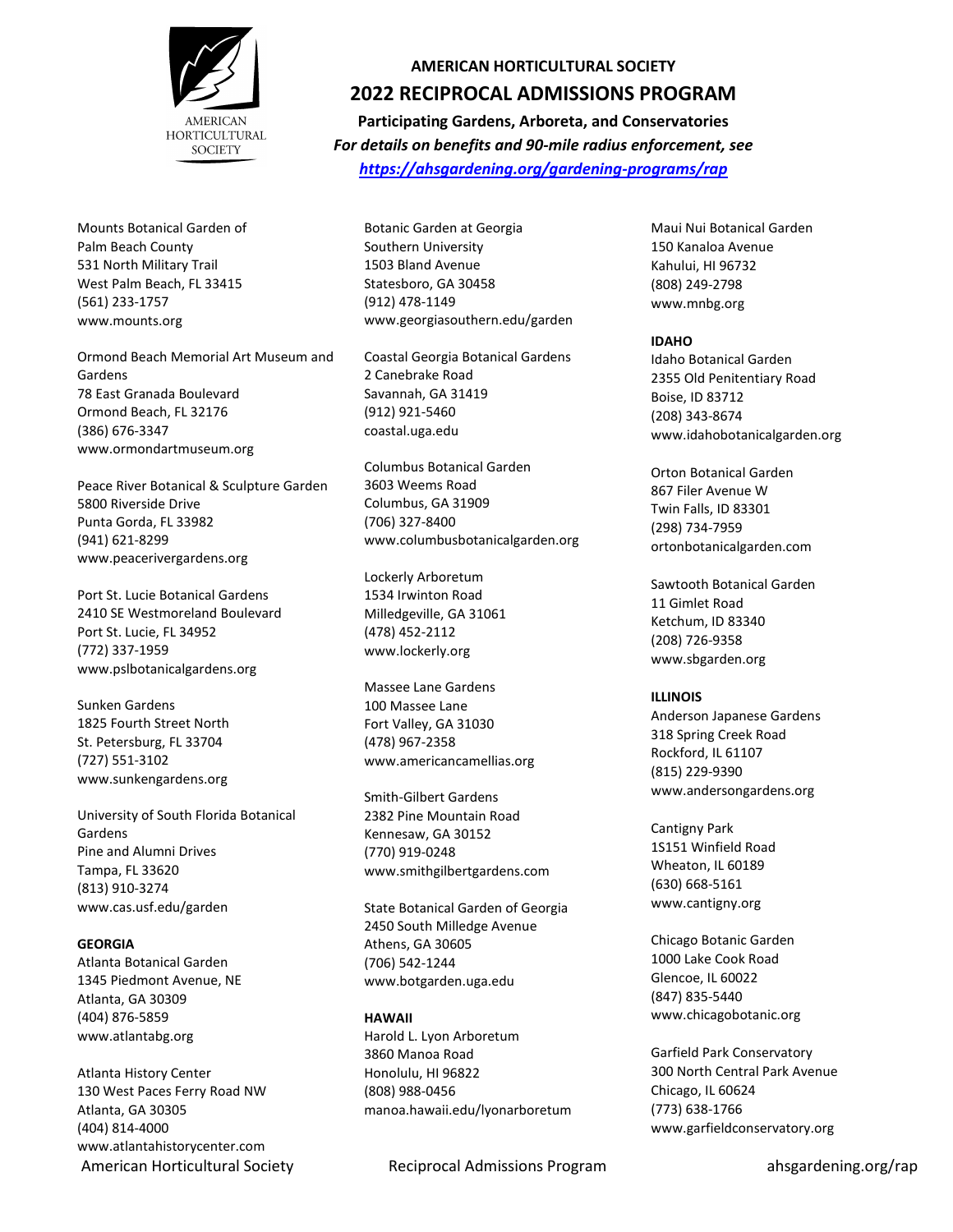

Hauberg Estate 1300 24th Street Rock Island, IL 61201 (309) 373-5080 http://haubergcenter.org

Klehm Arboretum & Botanic Garden 2715 South Main Street Rockford, IL 61102 (815) 965-8146 www.klehm.org

Lincoln Memorial Garden 2301 East Lake Shore Drive Springfield, IL 62712 (217) 529-1111 www.lincolnmemorialgarden.org

Lincoln Park Conservatory and Gardens 2391 N Stockton Drive Chicago, IL 60614 (312) 742-7736 www.lincolnparkconservancy.org

Luthy Botanical Garden 2520 North Prospect Road Peoria, IL 61603 (309) 686-3362 peoriaparks.org/facility/luthy/

The Morton Arboretum 4100 Illinois Route 53 Lisle, IL 60532 (630) 968-0074 www.mortonarb.org

Nicholas Conservatory & Gardens 1354 N Second Street Rockford, IL 61107 (815) 987-8858 www.nicolasconservatory.com

Oak Park Conservatory 615 Garfield Street Oak Park, IL 60304 (708) 725-2400 http://fopcon.org

## **AMERICAN HORTICULTURAL SOCIETY**

# **2022 RECIPROCAL ADMISSIONS PROGRAM**

**Participating Gardens, Arboreta, and Conservatories** *For details on benefits and 90-mile radius enforcement, see <https://ahsgardening.org/gardening-programs/rap>*

Quad City Botanical Center 2525 4th Avenue Rock Island, IL 61201 (309) 794-0991 www.qcgardens.com

Washington Park Botanical Garden 1740 West Fayette Avenue Springfield, IL 62704 (217) 546-4116 www.springfieldparks.org

#### **INDIANA**

Foellinger-Freimann Botanical Conservatory 1100 South Calhoun Street Fort Wayne, IN 46802 (260) 427-6440 www.botanicalconservatory.org

Friendship Botanic Gardens 2055 E. Highway 12 Michigan City, IN 46360 (219) 878-9885 www.friendshipbotanicgardens.org

Gabis Arboretum at Purdue Northwest 450 West 100 North Valparaiso, IN 46385 (219) 462-0025 www.pnw.edu/gabis-arboretum/

Minnetrista 1200 North Minnetrista Parkway Muncie, IN 47303 (800) 428-5887 www.minnetrista.net

Newfields Horticultural Society 4000 Michigan Road Indianapolis, IN 46208 (317) 923-1331 discovernewfields.org/

Potawatomi Conservatories 2105 Mishawaka Avenue South Bend, IN 46615 (574) 235-9442 www.potawatomiconservatories.org Wellfield Botanic Gardens 1011 North Main Street Elkhart, IN 46514 (574) 266-2006 www.wellfieldgardens.org

**IOWA** The Brenton Arboretum 25141 260th Street Dallas Center, IA 50063 (515) 992-4211 www.thebrentonarboretum.org

Cedar Valley Arboretum & Botanic Gardens 1927 East Orange Road Waterloo, IA 50701 (319) 226-4966 www.cedarvalleyarboretum.org

Greater Des Moines Botanical Garden 909 Robert D. Ray Drive Des Moines, IA 50309 (515) 323-6290 www.dmbotanicalgarden.com

Iowa Arboretum & Gardens 1875 Peach Avenue Madrid, IA 50156 (515) 795-3216 www.iowaarboretum.org

Reiman Gardens-Iowa State University 1407 University Boulevard Ames, IA 50011 (515) 294-2710 www.reimangardens.com

Seed Savers Exchange 3074 North Winn Road Decorah, IA 52101 (563) 382-5990 www.seedsavers.org

Vander Veer Botanical Park 215 West Central Park Avenue Davenport, IA 52803 (563) 326-7818 www.friendsofvanderveer.org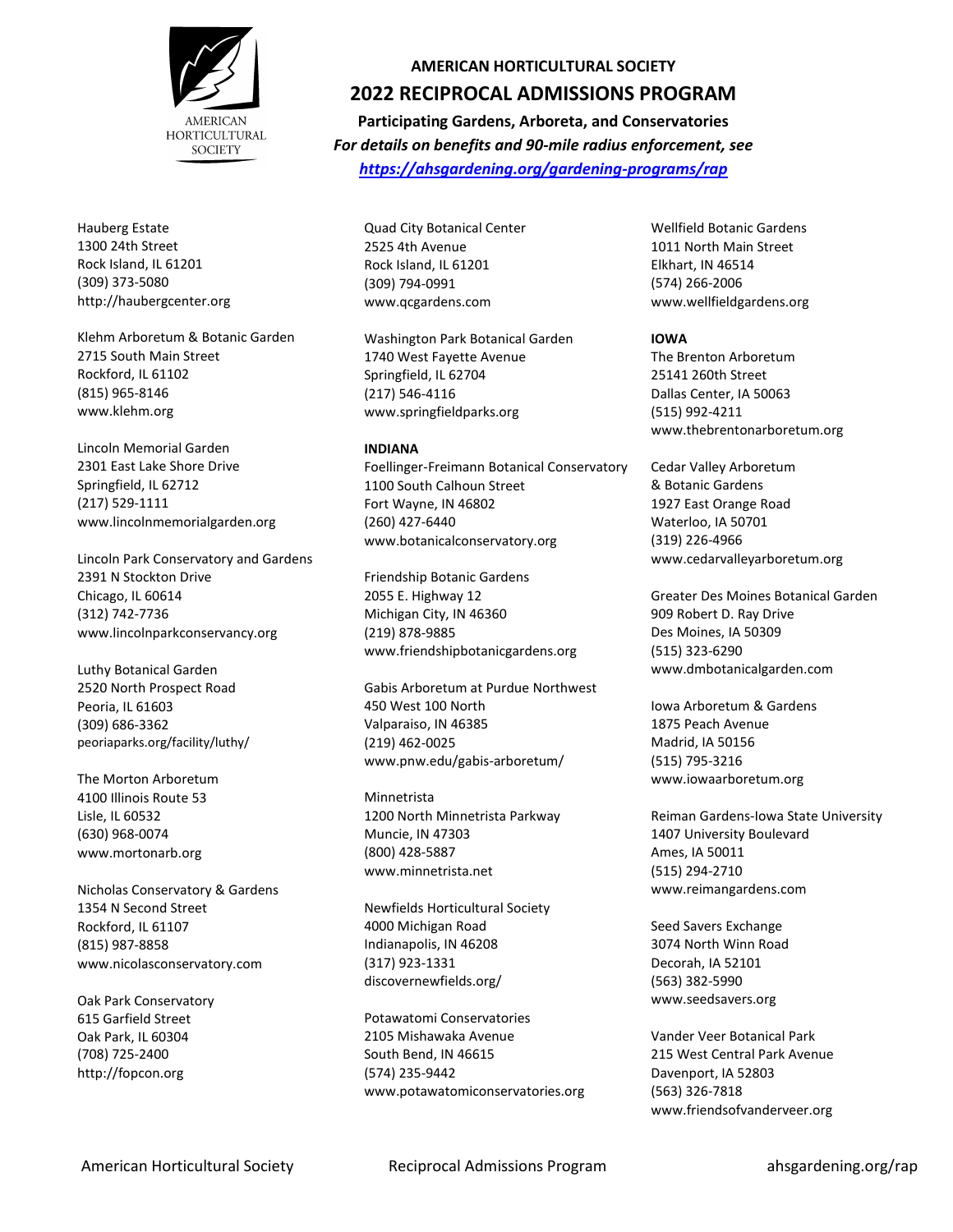

### **KANSAS**

Botanica, The Wichita Gardens 701 Amidon Street Wichita, KS 62703 (316) 264-0448 www.botanica.org

Dyck Arboretum of the Plains 177 West Hickory Street Hesston, KS 67062 (620) 327-8127 www.dyckarboretum.org

Overland Park Arboretum & Botanical Gardens 8909 West. 179th Street Overland Park, KS 66013 (913) 685-3604 www.opkansas.org/things-to-see-anddo/arboretum-and-botanical-gardens/

Sedgwick County Extension Arboretum 7001 West 21st Street North Wichita, KS 67205 (316) 660-0100 www.sedgwick.ksu.edu

Wichita Art Museum and Art Garden 1400 West Museum Boulevard Wichita, KS 67203 (316) 268-4921 www.wichitaartmuseum.org

### **KENTUCKY**

The Arboretum, State Botanical Garden of Kentucky University of Kentucky 500 Alumni Drive Lexington, KY 40503 (859) 257-6955 arboretum.ca.uky.edu

Bernheim Arboretum and Research Forest 2075 Clermont Road Clermont, KY 40110 (502) 955-8512 www.bernheim.org

## **AMERICAN HORTICULTURAL SOCIETY**

# **2022 RECIPROCAL ADMISSIONS PROGRAM**

**Participating Gardens, Arboreta, and Conservatories** *For details on benefits and 90-mile radius enforcement, see <https://ahsgardening.org/gardening-programs/rap>*

Boone County Arboretum 9190 Camp Ernst Road Union, KY 41091 (859) 384-4999 www.bcarboretum.org

Western Kentucky Botanical Gardens 2731 W 2nd Street Owensboro, KY 4230 (270) 993-1234 www.wkbg.org

Yew Dell Botanical Gardens 6220 Old LaGrange Road Crestwood, KY 40014 (502) 241-4788 www.yewdellgardens.org

### **LOUISIANA**

American Rose Society & Gardens of the American Rose Center 8877 Jefferson Paige Road Shreveport, LA 71119 (318) 938-5402 www.rose.org

Longue Vue House and Gardens 7 Bamboo Road New Orleans, LA 70124 (504) 488-5488 www.longuevue.com

LSU AgCenter Botanic Gardens at Burden 4560 Essen Lane Baton Rouge, LA 70809 (225) 763-3990 http://www.lsu.edu/botanic-gardens/

LSU Hilltop Arboretum 11855 Highland Road Baton Rouge, LA 70810 (225) 767-6916 www.lsu.edu/hilltop

New Orleans Botanical Garden/Friends of City Park 5 Victory Avenue New Orleans, LA 70124 (504) 483-9488 neworleanscitypark.com/botanical-garden Coastal Maine Botanical Gardens 132 Botanical Gardens Drive Boothbay, ME 04537 (207) 633-8000 www.mainegardens.org

Merryspring Nature Center 30 Conway Road Camden, ME 04843 (207) 236-2239 www.merryspring.org

### **MARYLAND**

Adkins Arboretum Native Chesapeake Garden on Maryland's Eastern Shore 12610 Eveland Road Ridgely, MD 21660 (410) 634-2847 www.adkinsarboretum.org

Historic London Town and Gardens 839 Londontown Road Edgewater, MD 21037 (410) 222-1919 www.historiclondontown.org

St. John's Botanicals, Inc. 7711 Hillmeade Road Bowie, MD 20720 (301) 262-5302 stjohnsbotanicals.com

## **MASSACHUSETTS**

The Arnold Arboretum of Harvard University 125 Arborway Boston, MA 02130 (617) 384-5209 www.arboretum.harvard.edu

Berkshire Botanical Garden Intersection Routes 102 & 183 P.O. Box 826 Stockbridge, MA 01262 (413) 298-3926 www.berkshirebotanical.org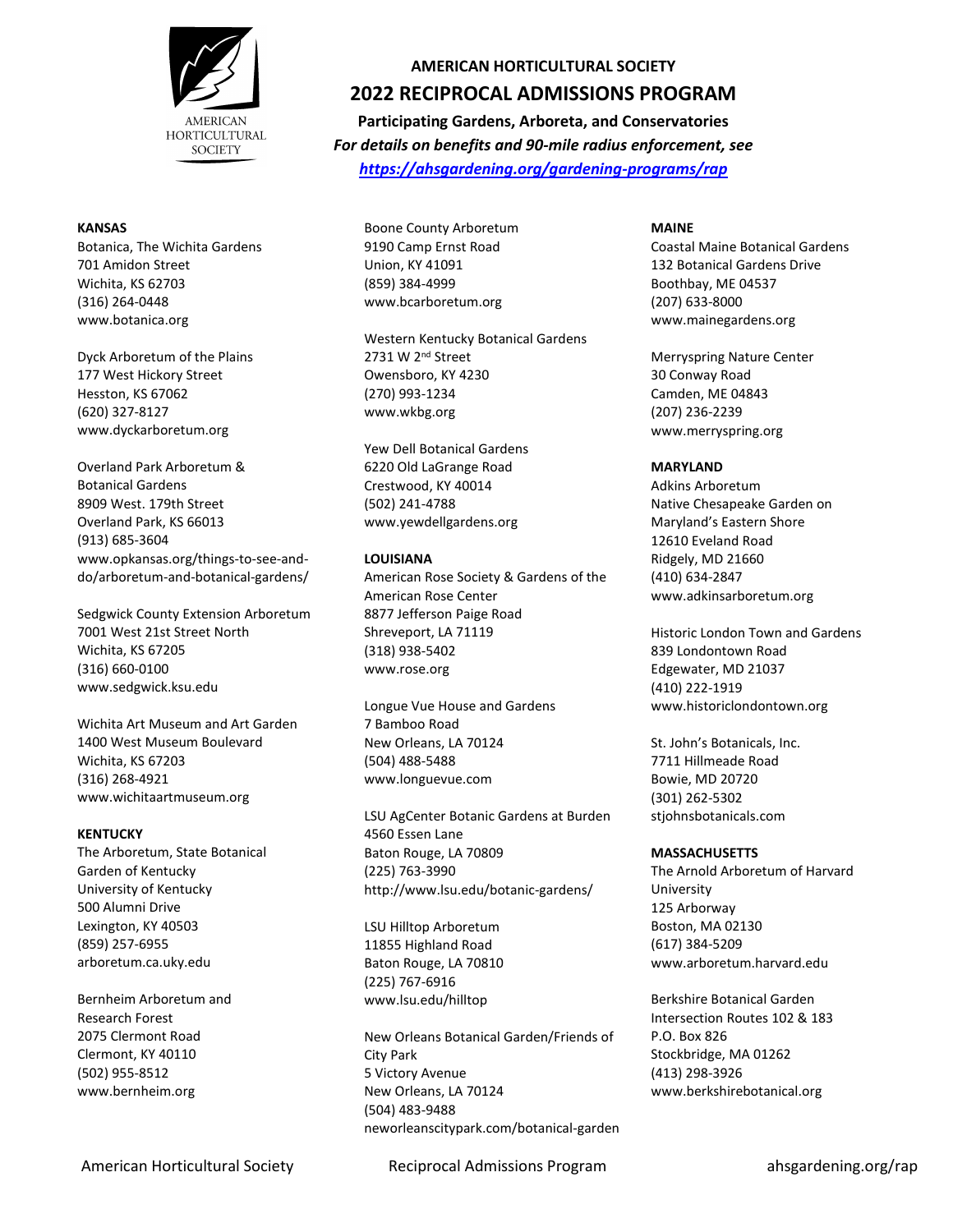

Botanic Garden of Smith College 16 College Lane Northampton, MA 01063 (413) 585-2740 garden.smith.edu

Heritage Museums & Gardens 67 Grove Street Sandwich, MA 02563 (508) 888-3300 www.heritagemuseumsandgardens.org

Highfield Hall & Gardens 56 Highfield Drive Falmouth, MA 02541 (508) 495-1878 www.highfieldhall.org

Massachusetts Horticultural Society, The Gardens at Elm Bank 900 Washington Street Wellesley, MA 02482 (617) 933-4900 www.masshort.org

The Mount, Edith Wharton's Home 2 Plunkett Street Lenox, MA 01240 (413) 551-5111 EdithWharton.org

Native Plant Trust 180 Hemenway Road Framingham, MA 01701 (508) 877-7630 www.nativeplanttrust.org

Polly Hill Arboretum 795 State Road West Tisbury, MA 02575 (508) 693-9426 www.pollyhillarboretum.org

Tower Hill Botanic Garden 11 French Drive Boylston, MA 01505 (508) 869-6111 www.towerhillbg.org

#### **AMERICAN HORTICULTURAL SOCIETY**

## **2022 RECIPROCAL ADMISSIONS PROGRAM**

**Participating Gardens, Arboreta, and Conservatories** *For details on benefits and 90-mile radius enforcement, see <https://ahsgardening.org/gardening-programs/rap>*

Mary May Binney Wakefield Arboretum (formerly Wakefield Estate) 1465 Brush Hill Road Milton, MA 02186 (617) 333-0924 www.wakefieldtrust.org

#### **MICHIGAN**

The Bailey Museum & Gardens 903 South Bailey Avenue South Haven, MI 49090 (269) 637-3251 www.libertyhydebailey.org

Belle Isle Conservancy at Anna Scripps Whitcomb Conservatory Conservatory Drive Detroit, MI 48207 (313) 821-5428 www.belleislepark.org www.belleisleconservancy.org

The Botanic Garden at Historic Barns Park 1490 Red Drive Traverse City, MI 49684 (231) 935-4077 www.thebotanicgarden.org

Cranbrook House and Gardens 380 Lone Pine Road Bloomfield Hills, MI 48304 (248) 645-3149 http://housegardens.cranbrook.edu

Edsel & Eleanor Ford House 1100 Lake Shore Road Grosse Pointe Shores, MI 48236 (313) 884-4222 www.fordhouse.org

Fernwood Botanical Garden & Nature Preserve 13988 Range Line Road Niles, MI 49120 (269) 695-6491 www.fernwoodbotanical.org

Frederik Meijer Gardens and Sculpture Park 1000 East Beltline Avenue Grand Rapids, MI 49525 (888) 957-1580 www.meijergardens.org

Hidden Lake Gardens Michigan State University 6214 Monroe Road Tipton, MI 49287 (517) 431-2060 www.hiddenlakegardens.msu.edu

Leila Arboretum Society 928 West Michigan Avenue Battle Creek, MI 49037 (269) 969-0270 www.lasgarden.org

Michigan State University Horticulture Gardens 1066 Bogue Street East Lansing, MI 48824 (517) 355-5191 ext. 1328 www.hrt.msu.edu/our-gardens

Saginaw Art Museum - Charles Adams Platt Italianate Gardens 1126 North Michigan Avenue Saginaw, MI 48602 (989) 754-2491 www.saginawartmuseum.org

Slayton Arboretum-Hillsdale College 33 East College Street Hillsdale, MI 49242 (517) 607-2241 www.hillsdale.edu/outreach/arboretum

The University of Michigan Matthaei Botanical Gardens and Nichols Arboretum 1800 North Dixboro Road Ann Arbor, MI 48105 (734) 647-7600 www.mbgna.umich.edu

Windmill Island Gardens 1 Lincoln Avenue Holland, MI 49423 (616) 355-1030 www.windmillisland.org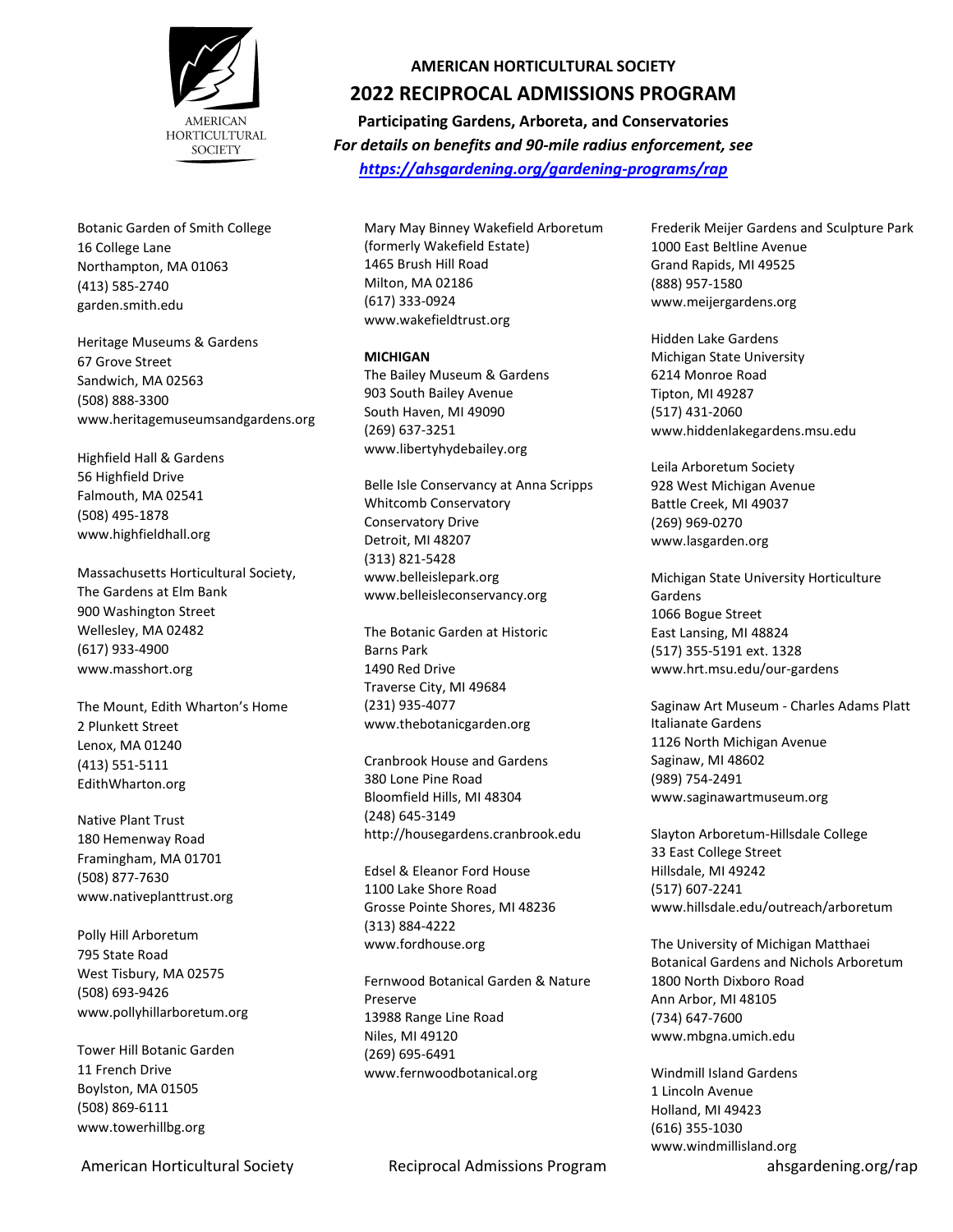

#### **MINNESOTA**

Como Zoo and Marjorie McNeely Conservatory 1225 Estabrook Drive St. Paul, MN 55103 (651) 487-8201 www.comofriends.org

Glensheen, The Historic Congdon Estate 3300 London Road Duluth, MN 55804 (218) 726-8910 glensheen.org

Linnaeus Arboretum 800 West College Avenue Saint Peter, MN 56082 (507) 933-6181 www.gustavus.edu/arboretum

Minnesota Landscape Arboretum 3675 Arboretum Drive Chaska, MN 55318 (612) 624-2200 www.arboretum.umn.edu

Munsinger Garden & Clemens Garden 13th Avenue & Riverside Drive St. Cloud, MN 56304 (302) 257-5959 www.munsingerclemens.com

Northland Arboretum 14250 Conservation Drive Baxter, MN 56425 (218) 829-8770 northlandarb.org

#### **MISSISSIPPI**

The Crosby Arboretum 370 Ridge Road Picayune, MS 39466 (601) 799-2311 www.crosbyarboretum.msstate.edu

American Horticultural Society **Reciprocal Admissions Program** ahsgardening.org/rap Magnolia Botanical Garden 5421 Highway 145S Verona, MS 38858 (662) 566-2201 https://www.mafes.msstate.edu/branches/ north.asp?location=northeast

### **AMERICAN HORTICULTURAL SOCIETY**

# **2022 RECIPROCAL ADMISSIONS PROGRAM**

**Participating Gardens, Arboreta, and Conservatories** *For details on benefits and 90-mile radius enforcement, see <https://ahsgardening.org/gardening-programs/rap>*

William Faulkner Literary Garden 114 Cleveland Street New Albany, MS 38652 (662) 538-0014 www.ucheritagemuseum.com

#### **MISSOURI**

Missouri Botanical Garden 4344 Shaw Boulevard St. Louis, MO 63110 (314) 577-5118 www.mobot.org

Mizzou Botanic Garden 181 General Services Building Columbia, MO 65211 (573) 882-4240 gardens.missouri.edu

Powell Gardens 1609 NW US Highway 50 Kingsville, MO 64061 (816) 697-2600 www.powellgardens.org

Springfield Botanical Gardens at Nathanael Greene/Close Memorial Park 2400 South Scenic Avenue Springfield, MO 65807 (417) 891-1515 www.friendsofthegarden.org

#### **NEBRASKA**

Lauritzen Gardens 100 Bancroft Street Omaha, NE 68108 (402) 346-4002 www.lauritzengardens.org

Nebraska Statewide Arboretum University of Nebraska 102 Keim Hall Lincoln, NE 68583 (402) 472-2971 plantnebraska.org

### **NEVADA**

Springs Preserve Botanical Garden 333 South Valley View Boulevard Las Vegas, NV 89107 (702) 822-7700 www.springspreserve.org

#### **NEW HAMPSHIRE**

Bedrock 19 High Rd Lee, NH 03861 (603) 659-2993 bedrockgardens.org

John Hay Estate at The Fells (formerly The Fells Historic Estate & Gardens) 456 Route 103A Newbury, NH 03216 (603) 763-4789 www.thefells.org

#### **NEW JERSEY**

The Frelinghuysen Arboretum 353 East Hanover Avenue Morristown, NJ 07962 (973) 326-7601 www.arboretumfriends.org

Greenwood Gardens 274 Old Short Hills Road Short Hills, NJ 07078 (973) 258-4026 www.greenwoodgardens.org

Laurelwood Arboretum 725 Pines Lake Drive West Wayne, NJ 07470 (973) 831-5675 www.laurelwoodarboretum.org

New Jersey Botanical Garden Morris Road Ringwood, NJ 07456 (973) 962-9534 www.njbg.org

Reeves-Reed Arboretum 165 Hobart Avenue Summit, NJ 07901 (908) 273-8787 www.reeves-reedarboretum.org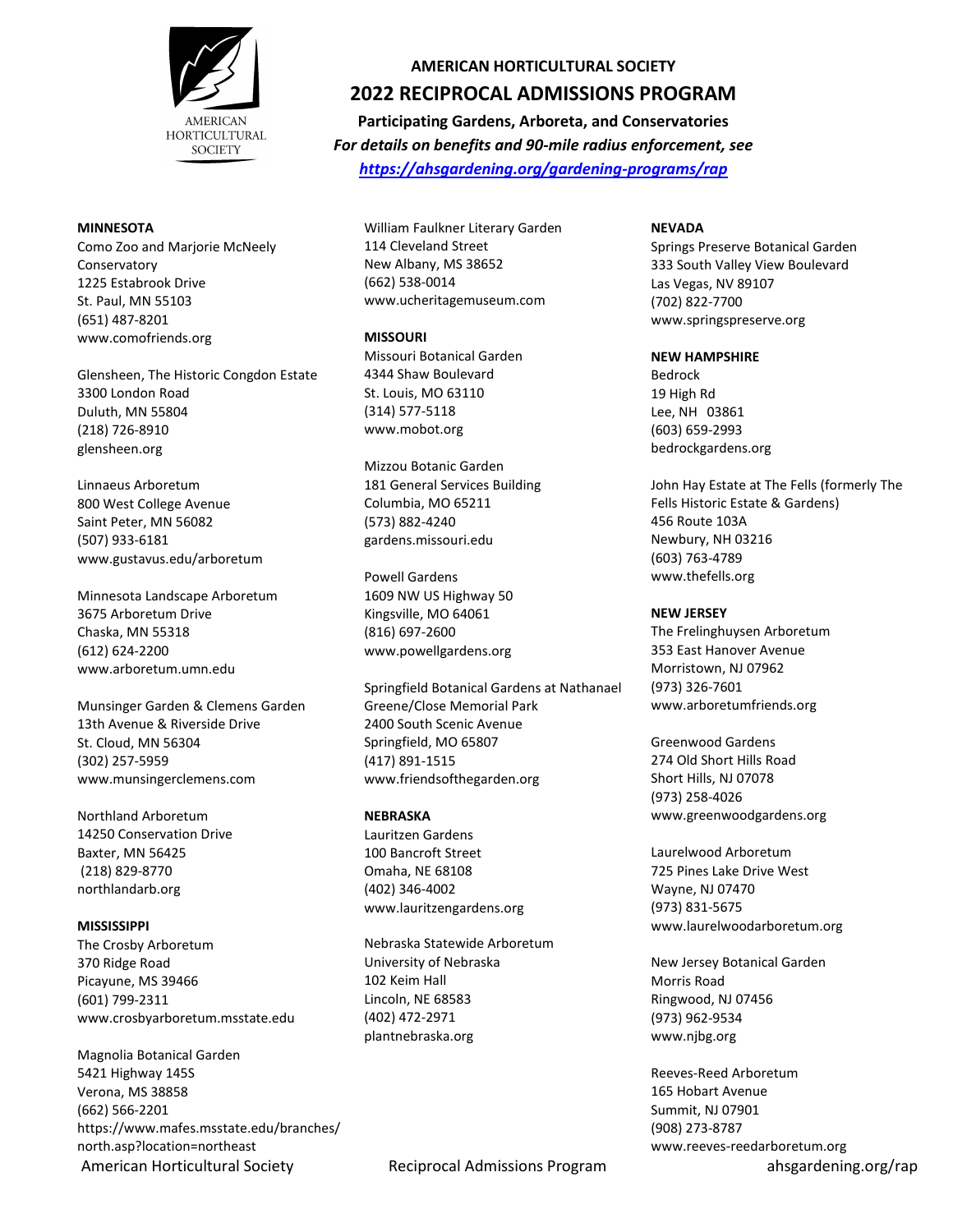

Rutgers Gardens 112 Log Cabin Road New Brunswick, NJ 08901 (732) 932-8451 www.rutgersgardens.rutgers.edu

Van Vleck House & Gardens 21 Van Vleck Street Montclair, NJ 07402 (973) 744-4752 www.vanvleck.org

#### **NEW MEXICO**

Santa Fe Botanical Garden 715 Camino Lejo Santa Fe, NM 87505 (505) 471-9103 www.santafebotanicalgarden.org

#### **NEW YORK**

Bailey Arboretum 194 Bayville Road Locust Valley, NY 11560 (516) 801-1458 www.baileyarboretum.org

Bridge Gardens 36 Mitchells Lane Bridgehampton, NY 11932 (631) 283-3195 www.peconiclandtrust.org/bridge\_gardens. html

Brooklyn Botanic Garden 990 Washington Avenue Brooklyn, NY 11225 (718) 623-7200 www.bbg.org Buffalo and Erie County Botanical Gardens 2655 South Park Avenue Buffalo, NY 14218 (716) 827-1584 www.buffalogardens.com

Clark Botanic Garden/Fanny Dwight Clark Memorial Garden, Inc. 193 I.U. Willets Road Albertson, NY 11507 (516) 484-2208 www.clarkbotanic.org

### **AMERICAN HORTICULTURAL SOCIETY**

## **2022 RECIPROCAL ADMISSIONS PROGRAM**

**Participating Gardens, Arboreta, and Conservatories** *For details on benefits and 90-mile radius enforcement, see <https://ahsgardening.org/gardening-programs/rap>*

Constable Hall 5909 John St. Constableville, NY 13325 (315) 397-2323 constablehall.org

Cornell Botanical Gardens 124 Comstock Knoll Dr. Ithaca, NY 14850 (607) 255-2400 www.cornellbotanicalgardens.org

Landcraft Garden Foundation 1200 East Mill Road Mattituck, NY 11952 (631) 298-3510 www.landcraftfoundation.org

Landis Arboretum 174 Lape Road Esperance, NY 12066 (518) 875-6935 www.landisarboretum.org

Lasdon Park, Arboretum, and Veterans Memorial 2610 Amawalk Road Katonah, NY 10536 (914) 864-7263 www.lasdonpark.org/

Mountain Top Arboretum 4 Maude Adams Road Tannersville, NY 12485 (518) 589-3903 www.mtarboretum.org

New York Botanical Garden 2900 Southern Boulevard Bronx, NY 10458 (718) 817-8700 www.nybg.org

Old Westbury Gardens 71 Old Westbury Road Old Westbury, NY 11568 (516) 333-0048 www.oldwestburygardens.org Pine Hollow Arboretum 34 Pine Hollow Road Slingerlands, NY 12159 (518) 992-2033 www.pinehollowarboretum.org

Planting Fields Arboretum 1395 Planting Fields Road Oyster Bay, NY 11771 (516) 922-8600 www.plantingfields.org

Queens Botanical Garden 43-50 Main Street Flushing, NY 11355 (718) 886-3800 www.queensbotanical.org

Ross Park Zoo 60 Morgan Road Binghamton, NY 13903 (607) 724-5461 www.rossparkzoo.com

Snug Harbor Cultural Center & Botanical Garden 1000 Richmond Terrace Staten Island, NY10301 (718) 448-2500 www.snug-harbor.org

Sonnenberg Gardens & Mansion State Historic Park 151 Charlotte Street Canandaigua, NY 14424 (585) 394-4922 www.sonnenberg.org

Stonecrop Gardens 81 Stonecrop Lane Cold Spring, NY 10516 (845) 265-2000 www.stonecrop.org

Wave Hill 4900 Independence Avenue Bronx, NY 10471 (718) 549-3200 www.wavehill.org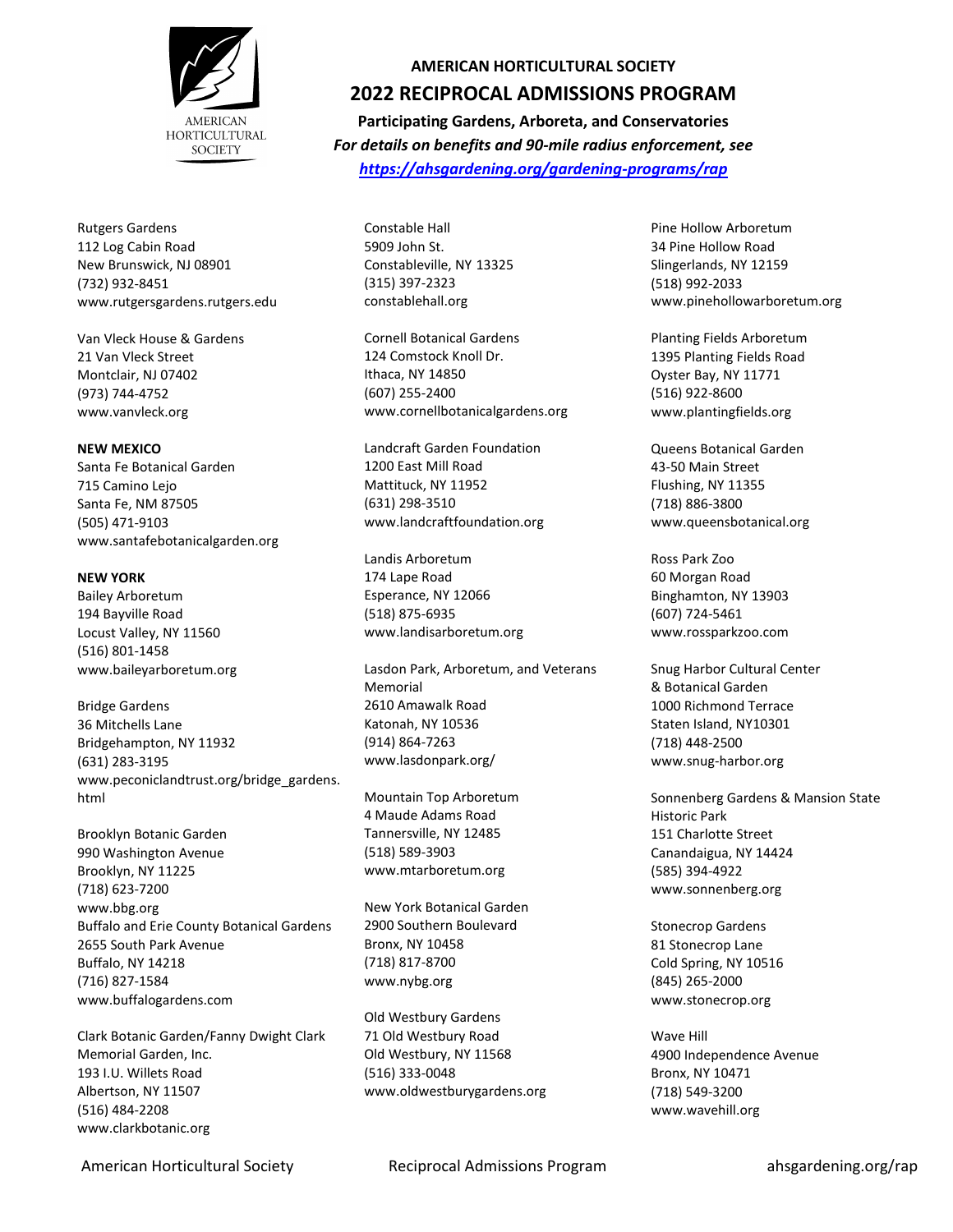

#### **NORTH CAROLINA**

Airlie Gardens 300 Airlie Road Wilmington, NC 28403 (910) 798-7700 www.airliegardens.org

Cape Fear Botanical Garden 536 North Eastern Boulevard Fayetteville, NC 28301 (910) 486-0221 www.capefearbg.org

Daniel Stowe Botanical Garden 6500 South New Hope Road Belmont, NC 28012 (704) 825-4490 www.dsbg.org

JC Raulston Arboretum at NC State University 4415 Beryl Road Raleigh, NC 27606 (919) 515-3132 www.jcra.ncsu.edu

New Hanover County Arboretum 6206 Oleander Drive Wilmington, NC 28403 (910) 798-7660 arboretum.nhcgov.com

The North Carolina Arboretum 20 Frederick Law Olmsted Way Asheville, NC 28806 (828) 665-2492 www.ncarboretum.org

North Carolina Botanical Garden 100 Old Mason Farm Road Chapel Hill, NC 27517 (919) 962-0522 ncbg.unc.edu

Paul J. Ciener Botanical Garden 215 South Main Street Kernersville, NC 27284 (336) 996-7888 www.cienerbotanicalgarden.org

## **AMERICAN HORTICULTURAL SOCIETY**

# **2022 RECIPROCAL ADMISSIONS PROGRAM**

**Participating Gardens, Arboreta, and Conservatories** *For details on benefits and 90-mile radius enforcement, see <https://ahsgardening.org/gardening-programs/rap>*

Reynolda Gardens of Wake Forest University 100 Reynolda Village Winston Salem, NC 27106 (336) 758-5593 reynoldagardens.org

Sandhills Horticultural Gardens 3395 Airport Road Pinehurst, NC 28374 (910) 695-3882 www.sandhills.edu/horticultural-gardens/

Sarah P. Duke Gardens-Duke University 420 Anderson Street Durham, NC 27708 (919) 684-3698 www.gardens.duke.edu

UNC Charlotte Botanical Gardens 9201 University City Boulevard Charlotte, NC 28223 (704) 687-0721 gardens.uncc.edu

Wilson Botanical Gardens 1806 SW Goldsboro Street Wilson, NC 27893 (252) 237-0111 www.wilsonbotanicalgarden.org

Wing Haven 248 Ridgewood Avenue Charlotte, NC 28209 (704) 331-0664 www.winghavengardens.org

### **NORTH DAKOTA**

International Peace Garden 10939 Highway 281 Dunseith, ND 58329 (888) 432-6733 peacegarden.com/

## **OHIO**

American Horticultural Society **Reciprocal Admissions Program** ahsgardening.org/rap Cleveland Botanical Garden of Holden Forests & Gardens 11030 East Boulevard Cleveland, OH 44106 (216) 721-1600 www.cbgarden.org

Cox Arboretum MetroPark 6733 Springboro Pike Dayton, OH 45499 (937) 434-9005 www.coxarboretumfoundation.org

The Dawes Arboretum 7770 Jacksontown Road Newark, OH 43056 (740) 323-2355 www.dawesarb.org

Franklin Park Conservatory and Botanical Gardens 1777 East Broad Street Columbus, OH 43203 (614) 715-8000 www.fpconservatory.org

The Herb Society of America 9019 Kirtland Chardon Road Kirtland, OH 44094 (440) 256-0514 www.herbsociety.org

The Holden Arboretum of Holden Forests & Gardens 9500 Sperry Road Kirtland, OH 44094 (440) 946-4400 www.holdenarb.org

Kingwood Center Gardens 50 North Trimble Road Mansfield, OH 44906 (419) 522-0211 www.kingwoodcenter.org

Metroparks Toledo – Ellen Biddle Shipman Garden 5100 W. Central Avenue Toledo, OH 43615 (419) 407-9700 metroparkstoledo.com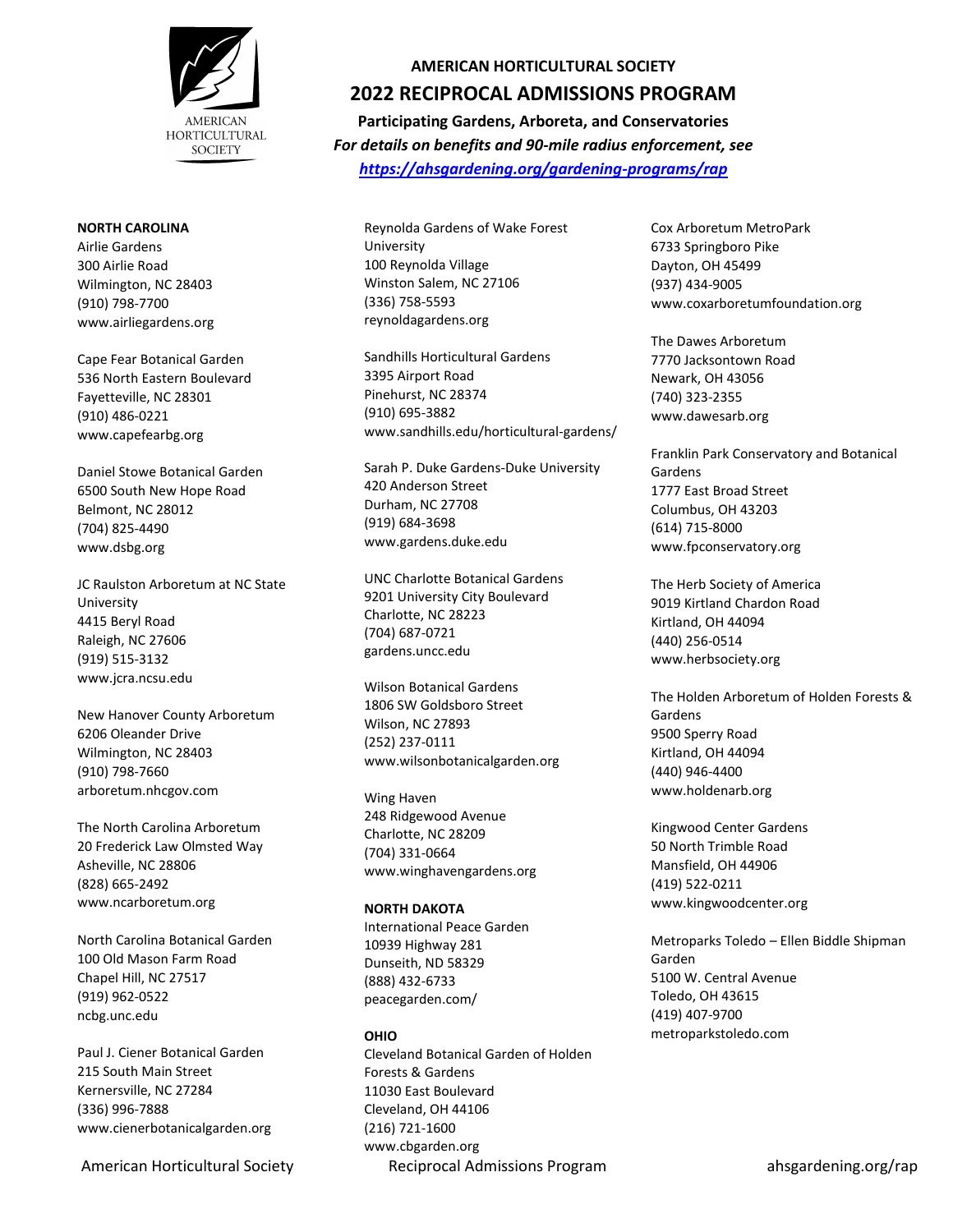

Metroparks Toledo - Toledo Botanical Garden 5403 Elmer Drive Toledo, OH 43615 (419) 407-9700 metroparkstoledo.com/

Mill Creek MetroParks-Friends of Fellows Riverside Gardens 123 McKinley Avenue Youngstown, OH 44509 (330) 740-7116 www.millcreekmetroparks.org

Ohio State University Chadwick Arboretum & Learning Gardens 2001 Fyffe Court, 232 Howlett Hall Columbus, OH 43210 (614) 688-3479 www.chadwickarboretum.osu.edu

Ohio State University Secrest Arboretum 2122 Williams Road Wooster, OH 44691 (330) 263-3761 www.secrest.osu.edu

The Schedel Arboretum & Gardens 19255 West Portage River South Road Elmore, OH 43416 (419) 862-3182 www.schedel-gardens.org

Stan Hywet Hall & Gardens 714 North Portage Path Akron, OH 44303 (330) 836-5533 www.stanhywet.org

The Stanley M. Rowe Arboretum 4600 Muchmore Road Cincinnati, OH 45243 (513) 561-5151 www.ci.indianhill.oh.us/departments/rowe.html

American Horticultural Society **Reciprocal Admissions Program** ahsgardening.org/rap United Plant Savers Botanical Sanctuary 35703 Loop Road Rutland, OH 45775 (740) 742-3455 unitedplantsavers.org

# **AMERICAN HORTICULTURAL SOCIETY 2022 RECIPROCAL ADMISSIONS PROGRAM**

**Participating Gardens, Arboreta, and Conservatories** *For details on benefits and 90-mile radius enforcement, see <https://ahsgardening.org/gardening-programs/rap>*

Wegerzyn Gardens Foundation 1301 East Siebenthaler Avenue Dayton, OH 45414 (937) 275-7275 www.wegfound.org

### **OKLAHOMA**

Lendonwood Gardens 1308 West 13th Street Grove, OK 74344 (918) 786-2938 www.lendonwood.com

Myriad Botanical Gardens 301 West Reno Oklahoma City, OK 73102 (405) 445-7087 www.myriadgardens.org www.oklahomacitybotanicalgardens.com

Philbrook Museum of Art 2727 South Rockford Road Tulsa, OK 74114 (918) 749-7941 www.philbrook.org

Tulsa Botanic Garden 3900 Tulsa Botanic Drive Tulsa, OK 74127 (918) 289-0330 www.tulsabotanic.org

Tulsa Garden Center at Woodward Park 2435 South Peoria Avenue Tulsa, OK 74114 (918) 576-5155 www.tulsagardencenter.org

Will Rogers Gardens 3400 NW 36th Street Oklahoma City, OK 73112 (405) 297-1392 friendsofwillrogersgardens.org

#### **OREGON**

Hoyt Arboretum 4000 SW Fairview Boulevard Portland, OR 97221 (503) 865-8733 www.hoytarboretum.org Leach Botanical Garden

6704 Southeast 122nd Avenue Portland, OR 97236 (503) 823-9503 www.leachgarden.org

Mount Pisgah Arboretum 34901 Frank Parrish Road Eugene, OR 97405 (541) 747-3817 www.mountpisgaharboretum.org

The Oregon Garden 879 West Main Street Silverton, OR 97381 (503) 874-8100 www.oregongarden.org

#### **PENNSYLVANIA**

The Arboretum at California University of Pennsylvania 250 University Avenue California, PA 15419 (724) 938-5492 www.calu.edu

Goodell Gardens & Homestead 221 Waterford Street (Route 6N) Edinboro, PA 16412 (814) 734-6699 www.goodellgardens.org

Haverford College Arboretum 370 Lancaster Ave Haverford, PA 19041 (610) 896-1405 www.haverford.edu/arboretum

Hershey Gardens 170 Hotel Road Hershey, PA 17033 (717) 534-3492 www.hersheygardens.org

Lake Erie Arboretum at Frontier Park (LEAF) 1501 West 6th Street Erie, PA 16505 (814) 453-5323 www.leaferie.org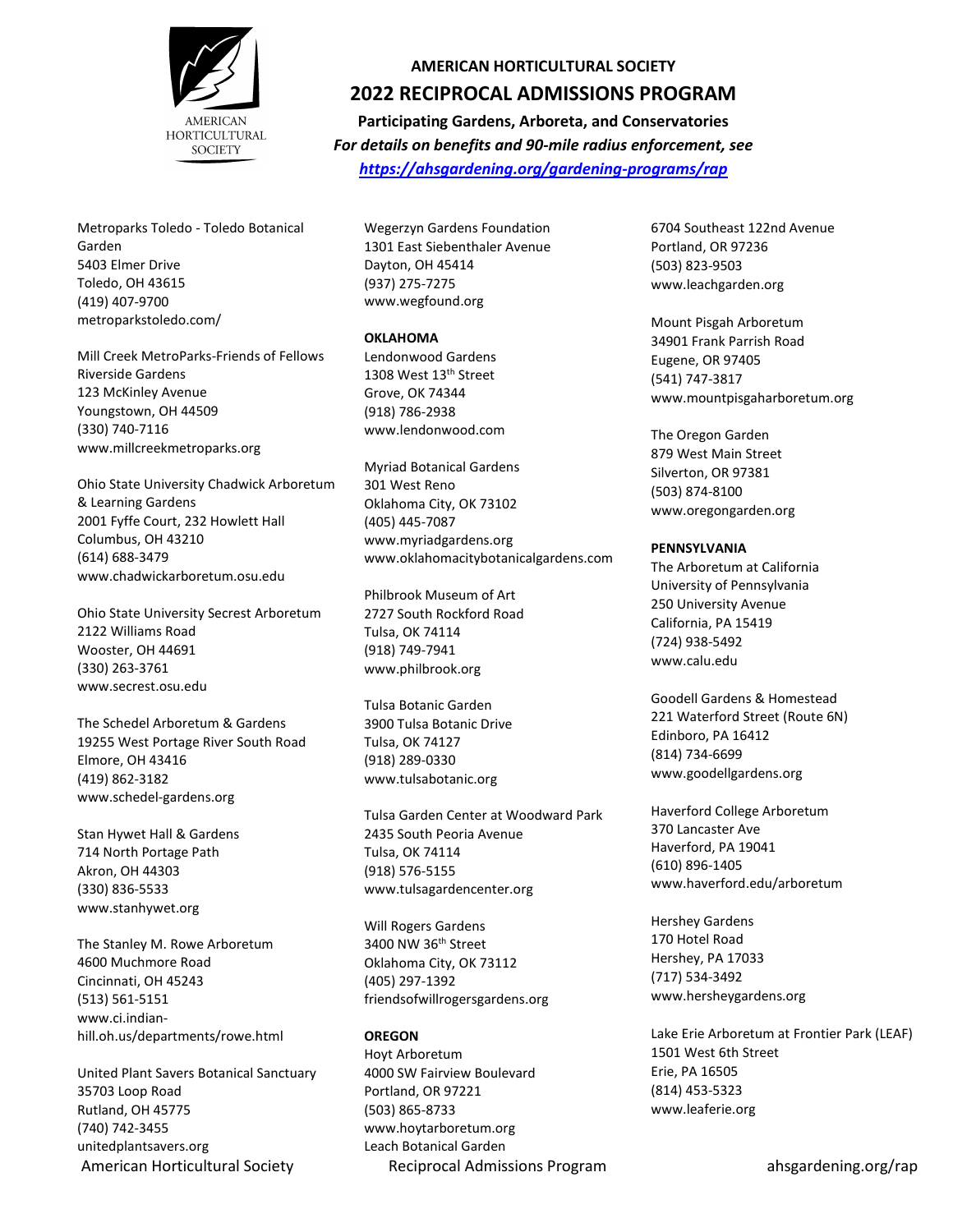

The Louise Arnold Tanger Arboretum at LancasterHistory 230 North President Avenue Lancaster, PA 17603 (717) 392-4633 www.lancasterhistory.org/tangerarboretum

Morris Arboretum of the University of Pennsylvania 100 East Northwestern Avenue Philadelphia, PA 19118 (215) 247-5777 www.morrisarboretum.org

The Pennsylvania Horticultural Society 100 North 20th Street, 5th Floor Philadelphia, PA 19103 (215) 988-8800 www.phsonline.org

Pittsburgh Botanic Garden 799 Pinkerton Run Road Oakdale, PA 15071 (412) 444-4464 www.pittsburghbotanicgarden.org

Tyler Arboretum 515 Painter Road Media, PA 19063 (610) 566-9134 www.tylerarboretum.org

#### **RHODE ISLAND**

Blithewold Mansion, Gardens & Arboretum 101 Ferry Road Bristol, RI 02809 (401) 253-2707 www.blithewold.org

Green Animals Topiary Garden 380 Cory's Lane Portsmouth, RI 02871 (401) 683-1267 www.newportmansions.org

Newport Tree Conservancy 29 Franklin Street Newport, RI 02840 newporttreeconservancy.org

#### **SOUTH CAROLINA**

Hatcher Garden & Woodland Preserve 820 John B. White, Sr. Boulevard Spartanburg, SC 29306 (864) 574-7724 www.hatchergarden.org

**AMERICAN HORTICULTURAL SOCIETY 2022 RECIPROCAL ADMISSIONS PROGRAM Participating Gardens, Arboreta, and Conservatories** *For details on benefits and 90-mile radius enforcement, see <https://ahsgardening.org/gardening-programs/rap>*

Magnolia Plantation and Gardens 3550 Ashley River Road Charleston, SC 29414 (843) 571-1266 www.magnoliaplantation.com

Piedmont Physic Garden 301 E. South Street Union, SC 29379 (864) 427-3787 www.piedmontphysicgarden.org \*Visits by reservation only\*

South Carolina Botanical Garden 150 Discovery Lane Clemson, SC 29634 (864) 656-3405 www.clemson.edu/scbg

#### **SOUTH DAKOTA**

Mary Jo Wegner Arboretum & East Sioux Falls Historic Site 1900 South Perry Place Sioux Falls, SD 57110 (605) 367-4414 www.maryjowegnerarboretum.com

McCrory Gardens 631 22nd Avenue Brookings, SD 57007 (605) 688-6707 www.mccrorygardens.com

Trinity Eco Prayer Park 405 Saint Joseph Street Rapid City, SD 57701 (605) 389-3448 www.trinityecoprayerpark.org **TENNESSEE**

Cheekwood Estate & Gardens 1200 Forrest Park Drive Nashville, TN 37205 (615) 356-8000 www.cheekwood.org

Dixon Gallery and Gardens 4339 Park Avenue Memphis, TN 38117 (901) 761-5250 www.dixon.org

Knoxville Botanical Garden and Arboretum 2743 Wimpole Avenue Knoxville, TN 37914 (865) 862-8717 www.knoxgarden.org

Memphis Botanic Garden 750 Cherry Road Memphis, TN 38117 (901) 636-4100 www.memphisbotanicgarden.com

Reflection Riding Arboretum & Nature Center 400 Garden Road Chattanooga, TN 37419 (423) 821-1160 reflectionriding.org

University of Tennessee Gardens 2518 Jacob Drive Knoxville, TN 37996 (865) 974-7151 utgardens.tennessee.edu

#### **TEXAS**

Amarillo Botanical Gardens 1400 Streit Drive Amarillo, TX 79106 (806) 352-6513 www.amarillobotanicalgardens.org

Botanical Research Institute of Texas 1700 University Drive Fort Worth, TX 76107 (817) 332-4441 www.brit.org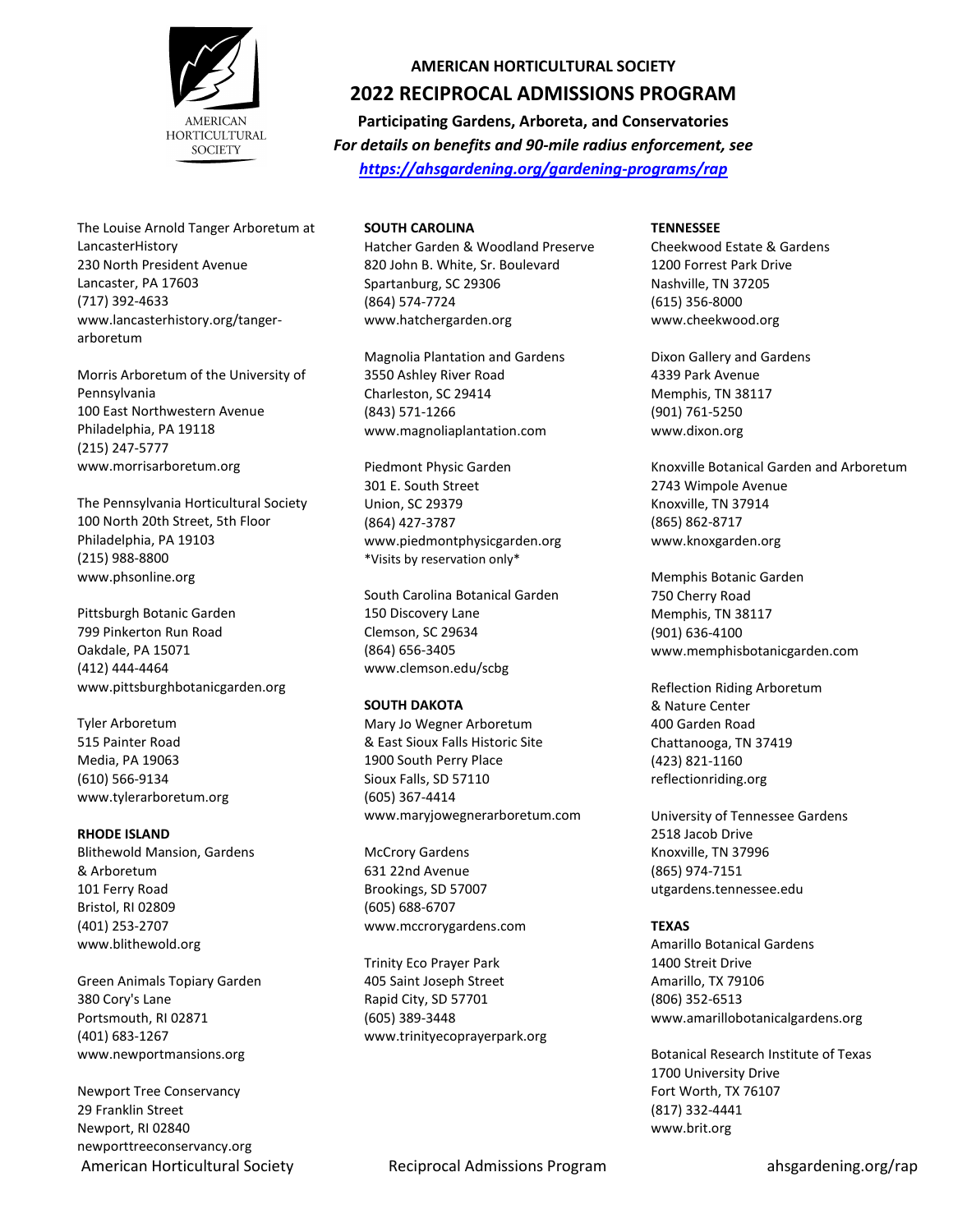

Chihuahuan Desert Nature Center & Botanical Gardens (Chihuahuan Desert Research Institute) 43869 State Highway 118 Fort Davis, TX 79734 (432) 364-2499 cdri.org

Clark Gardens Botanical Park 567 Maddux Road Weatherford, TX 76088 (940) 682-4856 www.clarkgardens.com

Dallas Arboretum and Botanical Garden 8525 Garland Road Dallas, TX 75218 (214) 515-6615 www.dallasarboretum.org

The East Texas Arboretum & Botanical Society 1601 Patterson Road Athens, TX 75751 (903) 675-5630 www.easttexasarboretum.org

Fort Worth Botanic Garden 3220 Botanic Garden Boulevard Fort Worth, TX 76107 (817) 392-5510 www.fwbg.org

The John Fairey Garden 20559 FM 359 Road Hempstead, TX 77445 (979) 826-3232 www.jfgarden.org

Lady Bird Johnson Wildflower Center 4801 La Crosse Avenue Austin, TX 78739 512-232-0100 www.wildflower.org

Mercer Botanic Gardens 22306 Aldine Westfield Road Humble, TX 77338 (713) 274-4166 www.hcp4.net/parks/mercer/

## **AMERICAN HORTICULTURAL SOCIETY**

## **2022 RECIPROCAL ADMISSIONS PROGRAM**

**Participating Gardens, Arboreta, and Conservatories** *For details on benefits and 90-mile radius enforcement, see <https://ahsgardening.org/gardening-programs/rap>*

National Butterfly Center 3300 Butterfly Park Drive Mission, TX 78572 (956) 583-5400 www.nationalbutterflycenter.org

San Antonio Botanical Garden 555 Funston Place San Antonio, TX 78209 (210) 536-1400 www.sabot.org

Shangri La Botanical Gardens and Nature Center 2111 West Park Avenue Orange, TX 77630 (409) 670-9113 shangrilagardens.org

South Texas Botanical Gardens & Nature Center 8545 South Staples Street Corpus Christi, TX 78413 (361) 852-2100 www.stxbot.org

Texas Discovery Gardens 3601 Martin Luther King Jr. Boulevard Dallas, TX 75210 (214) 428-7476 www.txdg.org

Zilker Botanical Garden 2220 Barton Springs Road Austin, Texas 78746 (512) 477-8672 zilkergarden.org

## **UTAH**

Ashton Gardens at Thanksgiving Point 3900 North Garden Drive Lehi, UT 84043 (801) 768-2300 www.thanksgivingpoint.org/experience/ash ton-gardens/

Red Butte Garden and Arboretum at the University of Utah 300 Wakara Way Salt Lake City, UT 84108 (801) 585-0556 www.redbuttegarden.org

Tracy Aviary and Botanical Garden 589 East 1300 South Salt Lake City, UT 84108 (801) 596-8500 www.tracyaviary.org

### **VERMONT**

Hildene, The Lincoln Family Home 1005 Hildene Road Manchester, VT 05254 (802) 362-1788 www.hildene.org

Justin Morrill State Historic Site Gardens 214 Morrill Memorial Highway Strafford, VT 05072 (802) 765-4484 www.morrillhomestead.org

## **VIRGINIA**

American Horticultural Society at River Farm 7931 East Boulevard Drive Alexandria, VA 22308 (703) 768-5700 ahsgardening.org

Boxerwood Nature Center & Woodland Garden 963 Ross Road Lexington, VA 24450 (540) 463-2697 www.boxerwood.org

The Community Arboretum at Virginia Western Community College 3094 Colonial Avenue Roanoke, VA 24015 (540) 857-6388 virginiawestern.edu/arboretum/index.php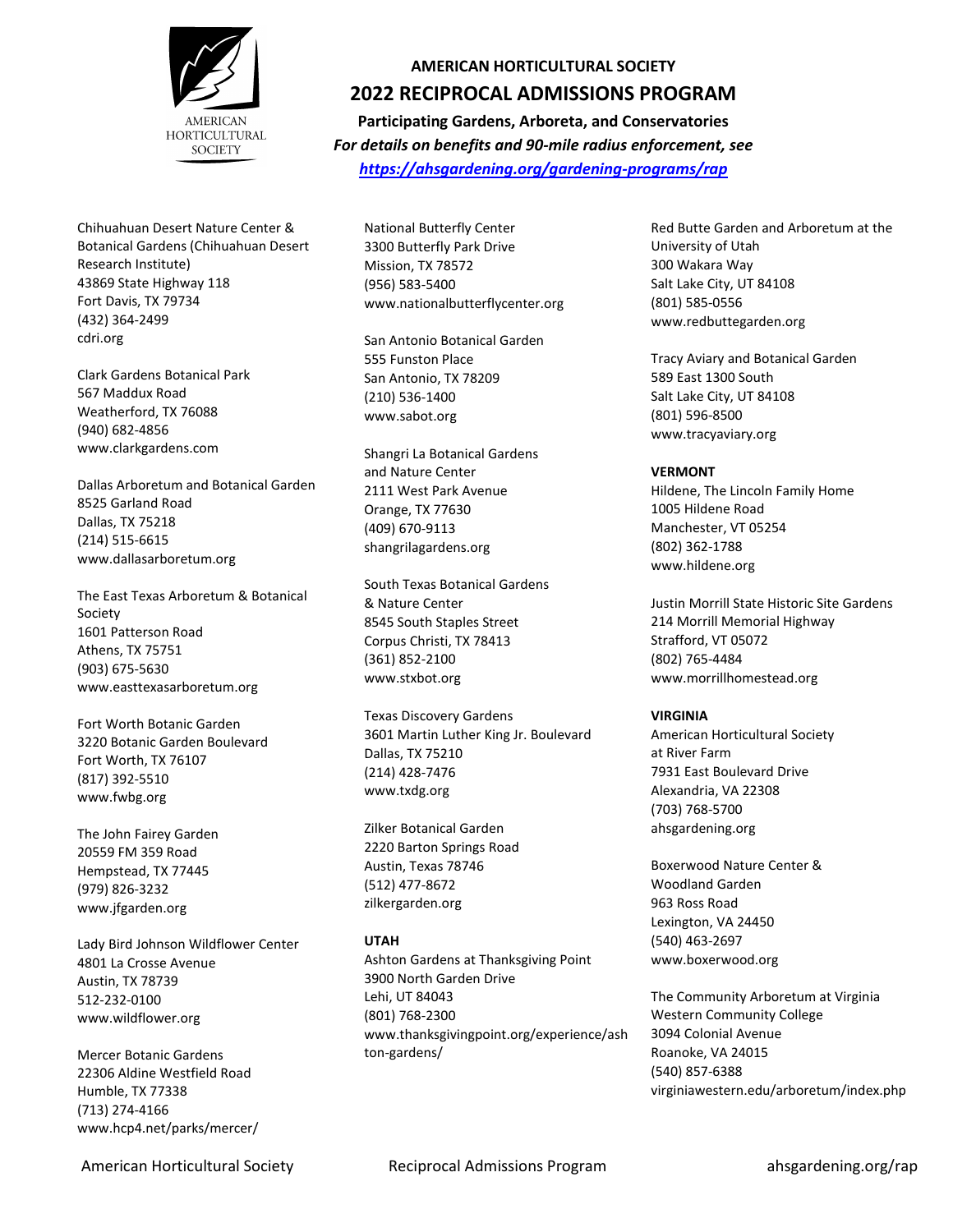

Edith J. Carrier Arboretum at James Madison University 780 University Boulevard Harrisonburg, VA 22807 (540) 568-3194 www.jmu.edu/arboretum

Green Spring Gardens 4603 Green Spring Road Alexandria, VA 22312 (703) 642-5173 www.greenspring.org

Hahn Horticulture Garden at Virginia Tech 200 Garden Lane Blacksburg, VA 24061 (540) 231-5970 www.hort.vt.edu/hhg

Lewis Ginter Botanical Garden 1800 Lakeside Avenue Richmond, VA 23228 (804) 262-9887 www.lewisginter.org

Maymont 1700 Hampton Street Richmond, VA 23220 (804) 358-7166 www.maymont.org

Museum of the Shenandoah Valley 901 Amherst Street Winchester, VA 22601 (540) 662-1473 www.themsv.org

Norfolk Botanical Garden 6700 Azalea Garden Road Norfolk, VA 23518 (757) 441-5830 www.norfolkbotanicalgarden.org

State Arboretum of Virginia 400 Blandy Farm Lane Boyce, VA 22620 (540) 837-1758 blandy.virginia.edu

## **AMERICAN HORTICULTURAL SOCIETY**

# **2022 RECIPROCAL ADMISSIONS PROGRAM**

**Participating Gardens, Arboreta, and Conservatories** *For details on benefits and 90-mile radius enforcement, see <https://ahsgardening.org/gardening-programs/rap>*

**WASHINGTON** Bellevue Botanical Garden 12001 Main Street Bellevue, WA 98005 (425) 452-2750 www.bellevuebotanical.org

Bloedel Reserve 7571 NE Dolphin Drive Bainbridge Island, WA 98110 (206) 842-7631 www.bloedelreserve.org

Kruckeberg Botanic Garden 20312 15th Ave NW Shoreline, WA 98133 (206) 546-1281 www.kruckeberg.org

Lake Wilderness Arboretum 22520 SE 248th Street Maple Valley, WA 98038 (253) 293-5103 www.lakewildernessarboretum.org

Lakewold Gardens 12317 Gravelly Lake Drive SW Lakewood, WA 98499 (253) 584-4106 www.lakewoldgardens.org

PowellsWood Garden 430 South Dash Point Road Federal Way, WA 98003 (253) 529-1620 powellswood.org

Rhododendron Species Botanical Garden 2525 S 336th Street Federal Way, WA 98003 (253) 838-4646 rhodygarden.org

Washington Park Arboretum 2300 Arboretum Drive East Seattle, WA 98112 (206) 325-4510 www.arboretumfoundation.org W.W. Seymour Botanical Conservatory 316 South G Street Tacoma, WA 98405 (253)404-3975 www.metroparkstacoma.org/conservatory

### **WEST VIRGINIA**

The West Virginia Botanic Garden 1061 Tyrone Road Morgantown, WV 26508 (304) 322-2093 www.wvbg.org

**WISCONSIN** Allen Centennial Garden 620 Babcock Drive Madison, WI 53706 (608) 576-2501

Boerner Botanical Gardens 9400 Boerner Drive Hales Corners, WI 53130 (414) 525-5600 www.boernerbotanicalgardens.org

www.allencentennialgardens.org

Bookworm Gardens 1415 Campus Drive Sheboygan, WI 53081 (920) 287-7895 www.bookwormgardens.org

Green Bay Botanical Garden 2600 Larsen Road Green Bay, WI 54303 (920) 490-9457 www.gbbg.org

Mitchell Park Horticultural Conservatory (The Domes) 524 South Layton Boulevard Milwaukee, WI 53215 (414) 257-5600 www.milwaukeedomes.org

Olbrich Botanical Gardens 3330 Atwood Avenue Madison, WI 53704 (608) 246-4550 www.olbrich.org